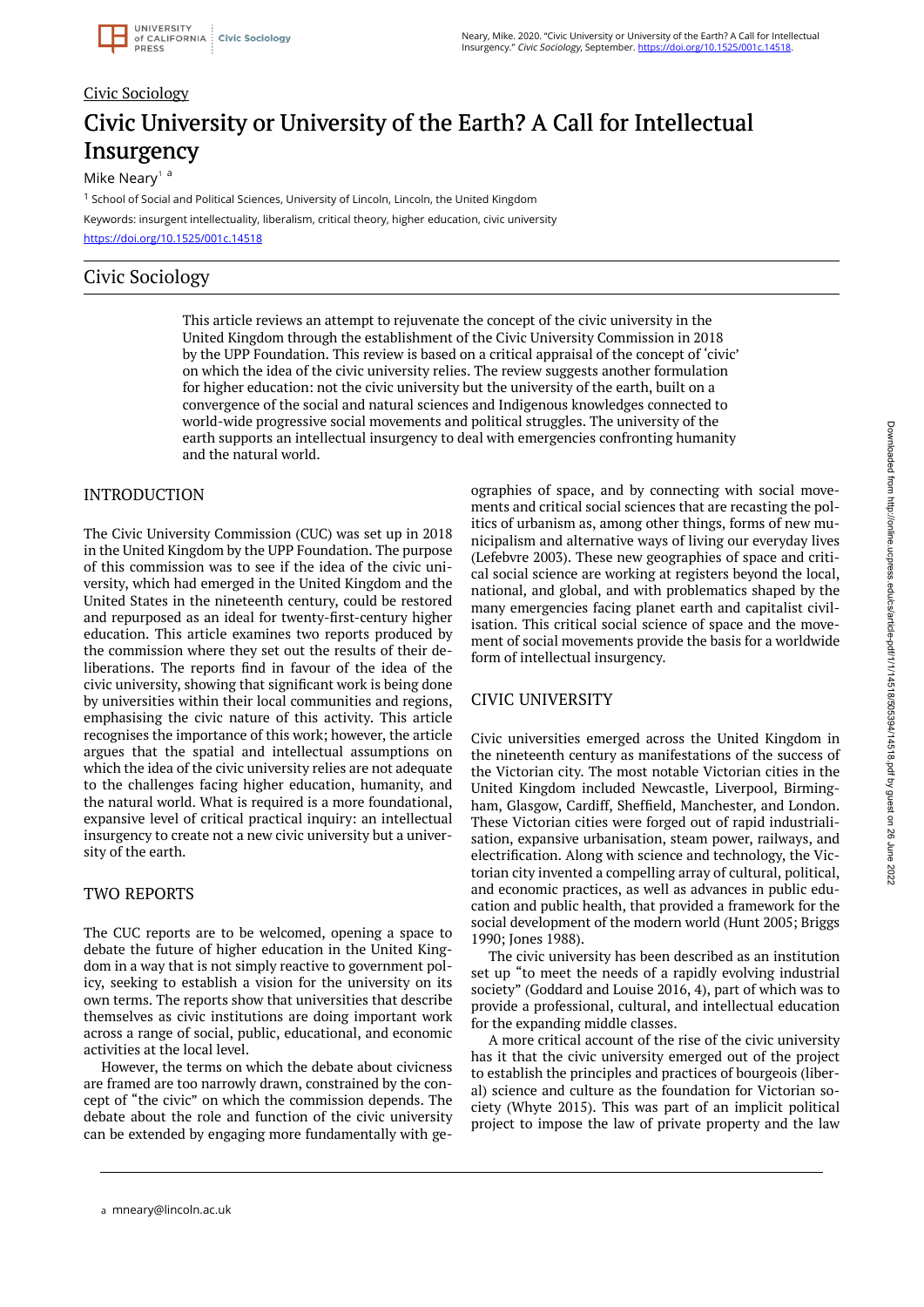of labour (employment) on the civilian population at home and abroad (Kay and Mott 1982; Neocleous 2000). Civic was not some philosophical ideal based on an abstract understanding of the public good; rather, to be civic was a virtue associated with those who owned, and aspired to own, property (Perelman 2000). Property provided the independence and store of wealth, with profits from rents, trade and manufacturing industries, for property owners to engage in local philanthropic and charitable public acts. The ownership of factories and the commodities they produce provides the basis for capitalist wealth when workers, who own no property other than their labour power, are paid less than the value they create for their employers (Marx 1990; Clarke 2005). Citizenship bestows the right to own property, including one's own labour power, and should not be seen as an antidote to economic exploitation. Citizens are the objects of administration as well as the bearers of rights (Kay and Mott 1982). To be civic is the epitome of liberal aspiration, which, during the period in which the civic ideal emerged, combined a toxic mix of "capitalism, European colonialism, slavery and 'race' ideology…complicit in racial tyranny, imperialism and class domination" (Seymour 2012, 271). The statues of prominent men in cities across the United Kingdom who supported slavery in this period are a testament to this civic ideal (M. Taylor 2020). The civic ideal supported a very particular form of liberal freedom and equality: freedom was predicated on the freedom to work for a wage or risk pauperisation; equality was predicated on the structured inequality of a class-patriarchalracist society. Modern history shows "Liberalism is not the benign centre operating between extremes; it is itself extreme" (Ryan 1986, 122).

#### CITY BENEATH THE CITY

The civic university idea celebrates the rise of the Victorian city, but there was another city beneath the Victorian city, where workers and their families lived, described as "hell upon earth" (Engels [1845] 1987, 92). Worker resistance to the liberal project was met with brutal repression, but the workers could not be overcome (Thompson [1963] 2013; Riding 2018). Liberalism was forced to gain a sense of social responsibility, although its preoccupations remained the same: economic growth through the exploitation of workers and spoliation of nature, as well as the promotion of liberal arts, culture, and education in a form that sustained its political and economic project.

The rising power of the working class meant that middleclass politics and values were superseded at the end of the nineteenth century by municipal socialism. The wealth locked up in utilities—gas, water, and electricity—was brought under public ownership; the franchise was extended to include a residency and rate-paying qualification; and there was a decentralisation of national government power toward more local control (Hunt 2005). Despite these advances in the institutional arrangement of socialist politics, the wealth created and shared was still bound by the logic of profit and loss in a system that owed much to the practices of municipal capitalism (Hunt 2005).

After the Second World War, in an effort to contain the threat of communism and the rising power of the working class, municipal socialism was nationalised in the United Kingdom as a wider political project for social democracy (Binns and Dixon 1989). However, this version of socialist development could not provide a real alternative to bourgeois civil society: "public" and "private" provision are both forms of capitalist regulation, and, therefore, attempts to

present these political projects as antithetical constitute a false dichotomy (Neary and Winn 2017). The global financial crisis of the 1970s tested the limits of this model of socialist accommodation. Working-class demands were not satisfied by the postwar collective social, political, and economic settlement (Clarke 1988; Cleaver 1989). In an attempt to recover from the global financial crisis, the politics of economics reverted to a toxic form of liberalism: neoliberalism, when all aspects of social, economic, and political life were made subordinate to the law of capitalist value: money (Clarke 2005). English universities were complicit in enforcing this neoliberal regime, introducing new forms of academic work performance metrics and measures, which the monetisation of the social world requires. The limits of the neoliberal project were exposed in 2008 when the law of capitalist value was undermined by a surfeit of fictitious money (Stiglitz 2019), unleashing the politics of austerity and populist political projects as well as protofascisms for the twenty-first century.

The new civic university, emerging from this crisis-ridden political economy, has become a significant presence in urban landscapes, with skylines filled by student apartments, offering expensive lifestyle living "as the epitome of our privatised cities" and architecture "of the very lowest quality" (Hatherley 2010). Meanwhile, in the absence of social housing and other forms of social security, bodies of the comatose homeless pile up on city streets (Boughton 2018).

In response to the rise of the neoliberal university, a new academic subdiscipline has emerged: critical higher education studies (Morrish and Sauntson 2019, Hall 2018; Chris 2018; Hall and Winn 2017; Winn 2015; Lybeck 2018). This genre of academic activity is predated by significant analytical writing on higher education politics and policy (Scott 1984; Shattock 2012; Brew 2006; Farrington and Palfreyman 2006; Halsey 1992; McLean 2006; Slaughter and Leslie 1999), including writing on the idea of the civic university (Scott 2014). The most radical versions of critical higher education studies show that the emergence of marketisation and globalisation is not a threat to the civic university, as argued by Vallance (2016), but, rather, its logical development.

#### UPP AND THE COMMISSION

University Partnerships Programme (UPP), the main sponsor of the Civic University Commission, is a university real estate investment company specialising in on-campus student accommodation. UPP makes profits from student rents. UPP's operating profit in 2019 was £50 million (UPP 2020, 20). UPP is owned jointly by PGGM, a Dutch pension company, and the People's Bank of China. UPP's holding company has its registered office in Jersey to take advantage of offshore tax regulations (UPP 2020, 33). The main risks for the student accommodation business are a decline in numbers of students, particularly international students, and the negative impact of online teaching and learning technology on numbers of students living on campus (Hale 2018). UPP did not collect rent from students during the first wave of the coronavirus crisis in 2020, when access to university campuses was restricted, if students moved out of their managed accommodation.

The UPP Foundation is a charity established by UPP in 2016. The foundation offers grants to improve university students' access and retention, as well as their employability, and to develop global citizens and enhance civic universities. The foundation provides a forum for higher education leaders, experts in higher education, and the public to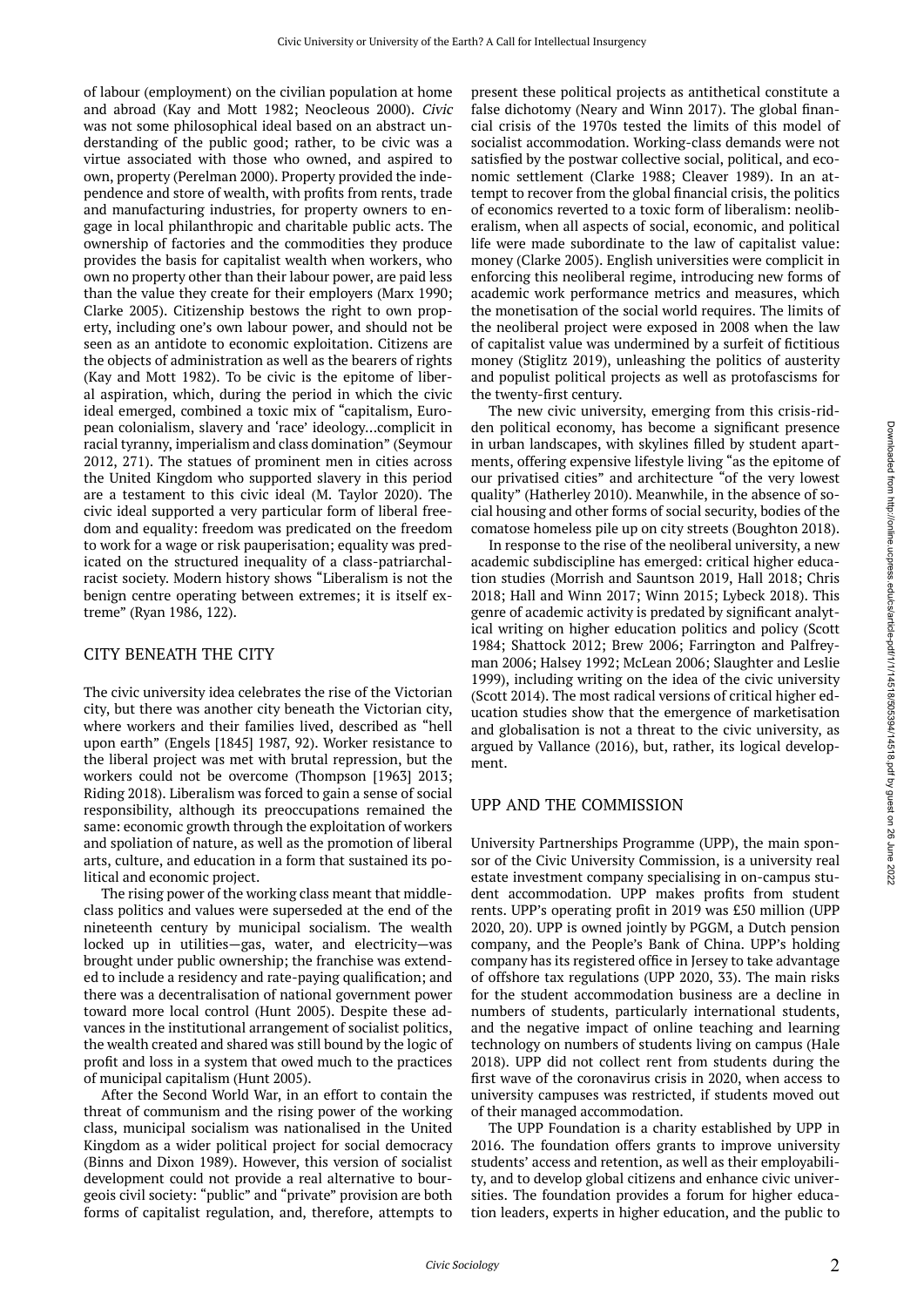debate and develop policy proposals for the future of higher education.

The CUC was established in May 2018, with the aim to explore how the idea of the civic university, which emerged in the United Kingdom and the United States in the nineteenth century, could be restored so that the contemporary university is better able to deal with the challenges facing the local communities in which universities are located.

The commission was made up of a former head of the Civil Service; university vice-chancellors and a former vicechancellor; a former deputy vice-chancellor; chairs of university governing boards; the chair of Universities UK; a specialist in higher education law; a member of the Centre for Policy Studies, a right-wing think tank; and the chair of the UPP Foundation (Ridley 2019). The commission included an elected member of the National Union of Students. The only full-time academic on the commission was William Whyte, professor of social and architectural history at the University of Oxford. The membership of the CUC suggests a managerialist "top-down" approach to policy development.

The CUC reports were published with support from Public First, a PR company associated with Boris Johnson and the Conservative Party. Support for universities' "civic role" is contained in the 2019 Conservative Party election manifesto (Conservative Party 2019, 37). Chris Skidmore, the Conservative minister for universities on two separate occasions between 2018 and 2020, continues to be a strong supporter of the civic university project. Skidmore's views of British workers are close to those held by the nineteenthcentury industrialists characterised by Charles Dickens in Hard Times (1854): "among the worst idlers in the world" who prefer "a lie-in to hard work" (Kwarteng et al. 2012, 61, 5).

The commission carried out its work in the style of a parliamentary select committee. The commission heard from experts at formal evidence-gathering sessions across the United Kingdom as well as written evidence from fifty-seven organisations, focus groups, and surveys of ten university cities. Despite the academic context in which they were working, the commission did not undertake any literature reviews or sponsor any independent research. There were two roundtable discussions with academics working in this field. Select committees have been described as an effective way of doing business (Bochel, Defty, and Kirkpatrick 2013). Select committees are inquisitorial, with a focus on expert witnesses and evidence-based reports. Academic forums are usually more discursive than this committee style of inquiry, challenging the conceptual and methodological assumptions on which evidence and expertise are presented.

The two reports produced by the Civic University Commission demonstrate a strong sense of social responsibility. The Progress Report (UPP 2018) provides an account of the origins of the civic university, the ongoing nature of universities' levels of civic engagement, the public perception of universities, expert opinion on the significance of place and local leadership, and the capacity of universities to apply their knowledge to the economic and social challenges facing local areas. The historical account of the rise of the civic university is based on a reading of William Whyte's Redbrick: A Social and Architectural History of Britain's Civic Universities (2015). A key factor identified by the CUC progress report is the importance of universities as "anchor institutions," providing economic and employment stability to a region; the report also recognised the influence universities have on local decision-making. One area of special concern is the decline of mature and adult learners along with ideas about how this decline could be reversed. The need to rejuvenate adult higher education is described as an urgent matter to promote economic growth and social mobility, as well as health and well-being. David Willetts, the government minister responsible for the exorbitant rise in student fees in 2010 in England—from £3,000 up to a maximum of £9,000, a significant factor in making adult learners reluctant to fund their own higher education—is quoted in the progress report. Willetts's role in the policy of charging exorbitant tuition fees, which led to a decline in the participation of mature students in higher education, is not mentioned. A conclusion of the report is the necessity for universities to think strategically about their involvement with the local community: to be civic universities rather than simply being civically engaged.

The second CUC report, Truly Civic: Strengthening the Connection between Universities and Their Places (UPP 2019), makes the case for universities as significant local and global institutions, and argues for a focus on placemaking. The report presents a series of recommendations: civic university agreements between universities, local businesses, and the voluntary sector, measuring the effectiveness and incentivising the civic university; establishing a Civic University Fund; spreading good practice through a network of civic universities; widening participation for higher education; supporting the local public sector through staff training and education; enabling local economic growth and cultural activities; and promoting and supporting adult education. Both reports deal with transformations in the world of work, but only in terms of adapting to changes in the labour process or ameliorating a lack of funding for social services (e.g., through volunteering), without challenging the liberal work ethic (Deem 2015) or the law of labour (Neocleous 2000). The report makes no mention of other forms of purposeful activity that are being put forward as real alternatives to waged work (Pitts and Dinerstein 2016). Critical reflections on the impact of universities on cities is limited to the negative effects of students living in residential areas, and to the fact that some university property developments have not been carried out with the full collaboration of local authorities to gain maximum public benefit. The report features examples of positive effects of universities within their host communities, including support for local theatres and a community library, setting up schools, establishing social mobility partnerships as well as degree apprenticeship schemes, and involvement in projects that benefit local health education and employment, as well as promoting cooperative enterprises and cooperative education.

The Truly Civic report finds affinities between the notion of civic universities and the movement at the end of the twentieth century by American land grant universities to regain the sense of mission on which they were established in the middle of the nineteenth century. From the 1860s, states across the United States were granted land by the federal government to establish public universities focusing on the sciences and open to working-class students. The Truly Civic report argues that this mission could be rejuvenated by land grant universities becoming place-based transformational institutions.

The reporting process of the CUC lacks any meaningful engagement with universities' own communities: students, academics, and administrative and support staff. There is no mention of higher education or local trade unions and no real sense of democratic intent, apart from some references to the membership of decision-making bodies. The need to engage with local authorities as the only organisa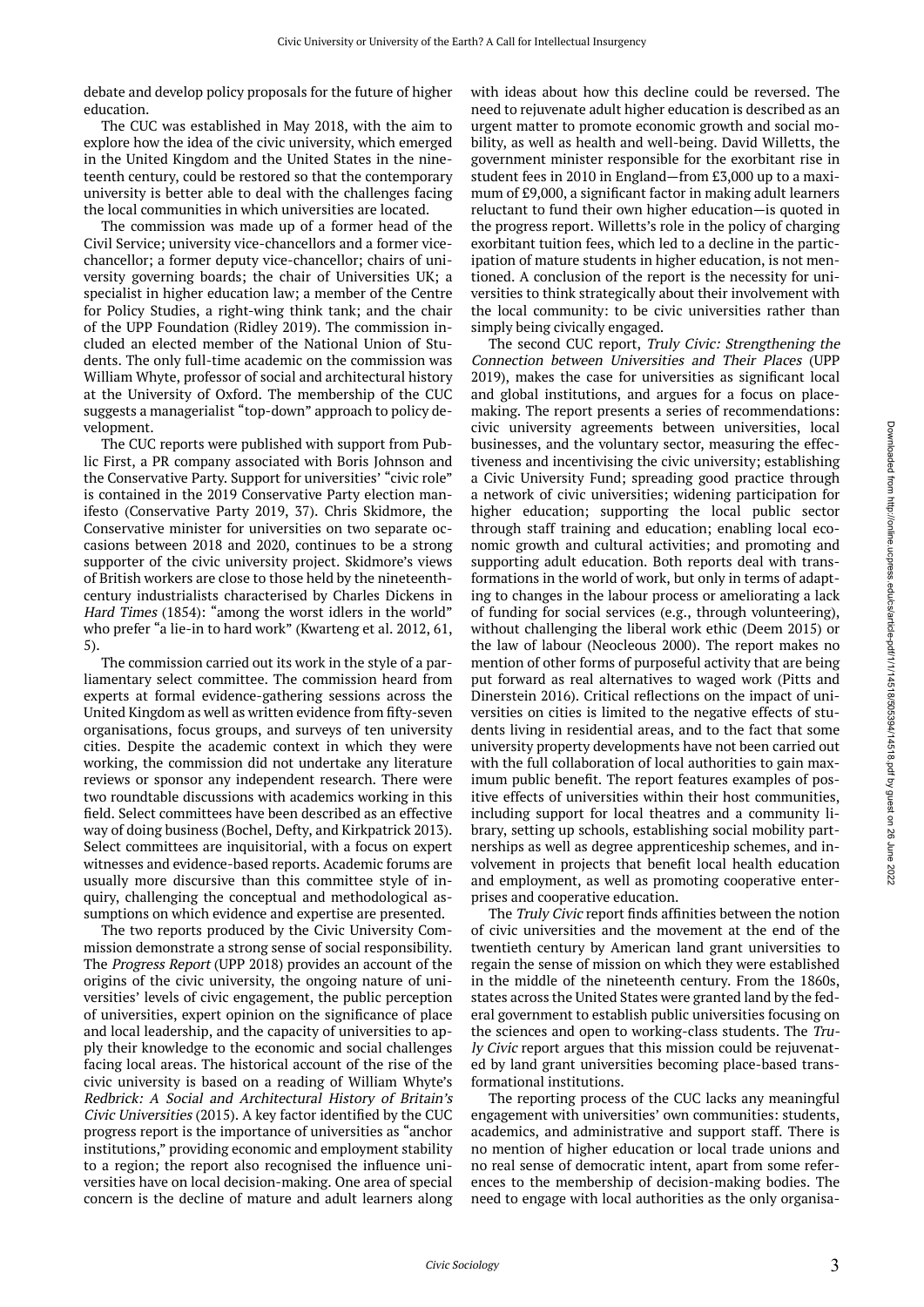tions with a direct political mandate is recognised in the report (2019, 36). The ambition to recover the original mission of land-based universities in the United States fails to acknowledge that land was not "granted" to public universities but was taken from Indigenous peoples through "the violence of settler-colonial dispossession" (Meyerhoff 2019, 202; Nash 2019; Lee and Ahtone 2020).

#### NEW MUNICIPALISM

The progress report refers to universities as "analytical powerhouses" (2018, 35), but there is no sense of this analytical capacity in the reports, despite the roundtable discussions with academics working in this field. The power of academics' analytical and critical thinking could have been expressed by a more foundational discussion of the geography of place and place-making, key concepts in the reports, giving substance to debates about problems confronting the urban and its environs. The commissioning of academic research and a review of the literature would have provided academic rigour to the review of the idea of a civic university.

An important aspect of debates between academics and activists around place and place-making includes matters associated with the politics and sociology of space. In their attempts to reconsider the problems of everyday life in the city, academics and activists speak in terms of a "new municipalism." This focus on municipalism is important as the promotion of the civic university project is occurring against a background of the demunicipalisation and deregulation of democratically accountable local authority controls on public health, education, social housing, and building construction (Hodkinson 2019). New municipalism has its roots in the socialist municipalism that sought to develop a humane and democratic approach to urban planning in the United Kingdom from the nineteenth century onward. Left-wing municipalism inspired the Greater London Council's "popular planning" model in the 1980s and, more recently, the cooperative framework for economic planning adopted by Preston council, in the northwest of England (Blackburn 2020). New municipalism is keen to avoid what it refers to as "the local trap" (Purcell 2006), as if social, economic, and political problems are amenable to parochial solutions. The limits of localism are expressed by Williams and Srnicek (2015), who argue in favour of constructing a critical counter-hegemonic consensus based on an "ambitious, abstract, mediated, complex and global approach" (2015, 12) to confront the negative consequences of capitalism.

The concept of new municipalism can be a counter-hegemonic starting point to launch a set of strategies based on vital interests, embodying "a politics of place beyond place" (Massey 2007, 15). New municipalism seeks fundamentally to challenge the registers of scale within which liberal politics is affirmed, refusing to accept that levels of operation and categorisation are already predetermined. New municipalism looks to identify and support the new spatial and temporal paradigms emerging from the historical struggles that seek to counter the negative effects of the market-based model of social development (Purcell 2006). The fundamental difference between new municipalism and the civic university is that while the civic university starts with making connections between already existing public institutions, new municipalism is more openly political and sociological: focusing on the structural processes as well as social forces and levels of human agency out of which a new, more life-enhancing version of a politics of proximity

can be created, emphasising the power of abstraction: as "a non-empirical form of critical truth" (Stoetzler 2017). The already existing public institutions are complicit in creating the problems they are now attempting to resolve and thus are part of the problem rather than part of the solution (LEWRG 1987). Not then a call for recognising local institutional anchors but, rather, an urban science grounded in a critical materiality from which new forms of social institutions, or "living knowledge," can be invented (Roggero 2011).

Along with a recalibration of levels and registers of space and place, the debate about the future of the city and its institutions needs to revitalise the human dimension of city life. Henri Lefebvre (1901–1991), the Marxist philosopher of space, referred to this revitalising project as a process for living, dwelling, and inhabiting the city (Lefebvre 2003). For Lefebvre, everyday life was to be based on the imperative of human liberation, rather than property ownership and commercial exchange. Lefebvre argued that those living in the city had a right to the city: not in terms of a legal right or a claim to private property, but as "a cry and demand" for freedom that comes from the street (Lefebvre 1996, 158). This demand is based on what Lefebvre calls subversive knowledge, which he defines as "a convergence of all of the sciences" (Lefebvre 2003, 56). This convergence can be provided not by philosophical universals or faith in a preordained ideal, like the civic, but rather by a "dialectical anthropology" (2003, 65), which sees human freedom emerging in and against the contradictory logics of urbanisation (Neary 2014). For Lefebvre, dialectical anthropology means rebalancing the linear machinic rhythms of capitalist space and the circular natural rhythms of the cosmological world: what he referred to as rhythmanalysis (Lefebvre 2013).

Lefebvre's political philosophy was grounded in concrete projects based on empirical research and engagements with urban planners and architects as well as research carried out in the French countryside (Stanek 2011). Lefebvre completed a design for a subversive university in 1986 as part of a proposal for an international competition for improvements to the New Belgrade urban landscape (Bitter and Weber 2009).

#### POPULAR REVOLT

Lefebvre's work is important, but the radicalisation of space and place is already a popular revolt: it comes from the people and cannot be attributed to individual political philosophers. Rather, the revolt builds on lessons learned from the history of working-class and popular education (Rose 2001); radical social movements and critical social science (Neary 2005); what we know about decolonising the university (Bhambra, Gebriel, and Nisancloglu 2018); and what we can learn from Indigenous knowledges (Whitt 2009; Meyerhoff 2019) and exilic spaces (Grubacic and O'Hearn 2016). Exilic spaces are like living on the edge of capitalism: not formal regions or nation-states but new sites of political settlements. We can learn from these radical experiments and their tangible accomplishments.

The Paris Commune (1870) provides a really existing example of the working class taking control of a major European city, based on a "mass active democracy" (Gluckstein 2011, ix) founded on the principles of equality, social justice, and international solidarity. The Paris Commune was "the first workers' state" (Gluckstein 2011, ix). The women and children of the commune were part of "a great gender event" (Holmes 2014, 105). The Occupy movement in 2011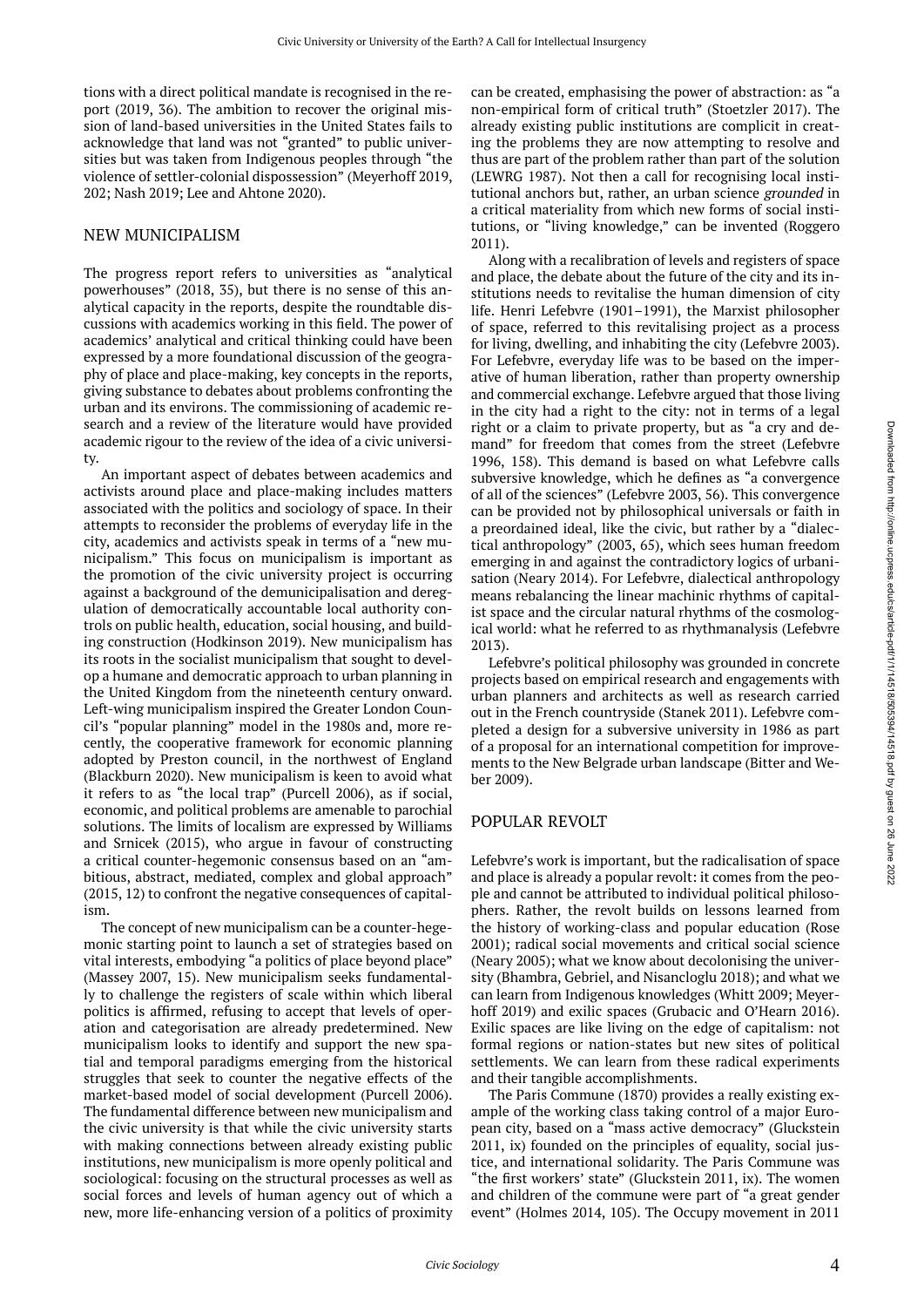was a profound expression of the politics of space, with protesters setting up encampments in the downtown centres of major world cities. Although their demands were not fully systemised, they involved social justice, the fair distribution of wealth, and democratic reform of political institutions (Graeber 2013; Neary and Amsler 2012). At the same time, university students were occupying their campuses, demanding an end to the marketisation of higher education and calling for the democratisation of universities' governing bodies (Communiques from an Occupied California 2010). The West Coast of the United States saw the creation of an autonomous zone in the Capitol Hill area of Seattle (CHAZ), covering several city blocks and a park. The protest was part of #BlackLivesMatter. CHAZ called for abolishing or defunding the police, along with an end to gentrification, no longer imprisoning Black men for minor drugs offences, and an increase in funding public health programmes (Golden 2020). CHAZ had a No Cop Co-op shop where everything was free (Golden 2020).

A no-cop culture means the power of the police can be replaced by other models of community empowerment, public safety, and social defence (Vitale 2017; Neary 2020). The science of police has it that police are not only instruments of racist brutality but the enforcers of the law of labour (waged work) and poverty (unpaid work and unemployment) against the civilian population (Neocleous 2000). The law of labour and poverty involves the systematic devaluing and valuing of human life, based on each person's position in the capitalist labour process. It is out of this systematic process of devaluation and valuation of human life that the classic classifications of capitalist society are derived: gender, race, and class (Rancière 2004; Scholtz 2009) The historical and logical connection between unpaid and paid labour means the abolition of slavery must lead to the abolition of wage labour if human emancipation is to be achieved (Falk 2003; K.-Y. Taylor [1977] 2017).

The Gay Liberation Front (GLF) was a group of gay rights activists who emerged in the 1960s to fight for the radical sexual liberation of all people, along with freedom for all oppressed groups. The GLF had chapters in major American cities and around the world. The group came into existence following the Stonewall uprising in New York in 1969, when the police raided an LGBTQ bar in Greenwich Village (Bauman and White 2019). The gay liberation movement spread to cities around the world, taking over city streets every year in gay pride demonstrations, bringing dynamism, difference, vibrancy, vitality, and colour to city life.

Anarchitecture recognises the gap between the built environment and the self as an existential void brought by a sense of loss of community crushed by the catastrophe of the capitalist city (Attlee 2007). Anarchitecture provides an architecture for the street: the paraSITE, a collapsible portable shelter for people living on the pavement, sucking warm and cold air from the cities' heating and ventilation systems (Rakowitz 1973). Anarchitecture is not actually about buildings. This is social protest born out of a critical state of mind.

These practical and intellectual insurgencies are consolidated and sustained by social protests operating at a planetary level: the World Social Forum (WSF 2001) is an annual coming together of campaigning organisations from around the planet, NGOs and social movements, as part of the alter-globalisation movement, or movement of movements that began at the Battle for Seattle in 1999 against multinational corporations and the World Trade Organisation (Rikowski 2001). Ecoversities (2018) is a global movement of academics, educators, students, and activists asking the

question: what would our universities look like if they were in the service of diverse cultures, economies, spiritualities, and life within our planet home? EarthCARE is a group that seeks to integrate ecological, cognitive, affective, relational, and economic approaches to local and global social justice, through deep learning and an ethics of care, to transform the root causes of global challenges (Andreotti et al. 2018). Extinction Rebellion focuses on ways of curtailing the climate crisis, which is leading to species extinction and exterminism of our own making (Somerville 2019). Earth Strike calls for a general strike to save the planet, demanding that government and corporations engage in policy to avert climate catastrophe, led by schoolchildren and young people [\(https://www.earth-strike.com/](https://www.earth-strike.com/)). Progressive International is a transnational political project to empower progressive activists around the world to create progressive social order based on climate justice, a green new deal, and transnational debt relief to improve the lives of people around the world. Progressive International proposes a system of socialised financial governance, including a universal basic dividend recognising the role citizens play in the production of corporate profits ([https://progressive.inter](https://progressive.international/)[national/](https://progressive.international/)). Honor the Earth is for an Indigenous just transition to an ecological and economically sustainable future (<http://www.honorearth.org/>). Women's Strike is happening in locations around the world. The strike demands equality for women and the dispossessed and violated framed around a politics of care. Women's Strike highlights the significance of women's paid and unpaid labour in capitalist circuits of production and social reproduction (<https://womenstrike.org.uk/>).

There are already formal and informal higher education institutions that frame their activities in terms of a connection with the land and the planet as a whole. Earth University (Costa Rica) seeks to work with students, staff, and communities to develop a sustainable and ethical relationship with the earth (<https://www.earth.ac.cr/en/>). The Universidad de la Tierra, Oaxaca and Chiapas, Mexico, organises autonomous, independent learning among Indigenous and non-Indigenous groups [\(https://unitierraoax.org/en/\)](https://unitierraoax.org/en/). The Universidad de la Tierra in Califas (United States) is a site for convivial and insurgent learning and research outside of the formal education system (Redenbaugh 2018). Uniterra Catalunya (Spain) seeks to build a culture at peace with the land and the world (<http://uniterra.cat/>).

All of this provides the basis for something other than "anchor institutions"; rather, this is a demand to break from the oppressive weight of liberal civic history, the police, and private property relations, so people can feel the lightness of their being, unconstrained by the gravitational force field of credit and debt, punishing work performance measures, and the fear of unemployment and poverty.

## CAPITALIST CATASTROPHES: CLIMATE CRISIS AND CORONAVIRUS: CALLING FOR A UNIVERSITY OF THE EARTH

Since the Civic University Commission reports were written, and in response to the intensification of global protests for climate justice including school and university students, universities and other public bodies are recognising the climate emergency. Critical social theory teaches us that industrial society poisons every aspect of human and nonhuman life. The all-pervasive nature of this toxicity means that industrial society cannot be decontaminated, so it must be overcome, along with the liberal social theory on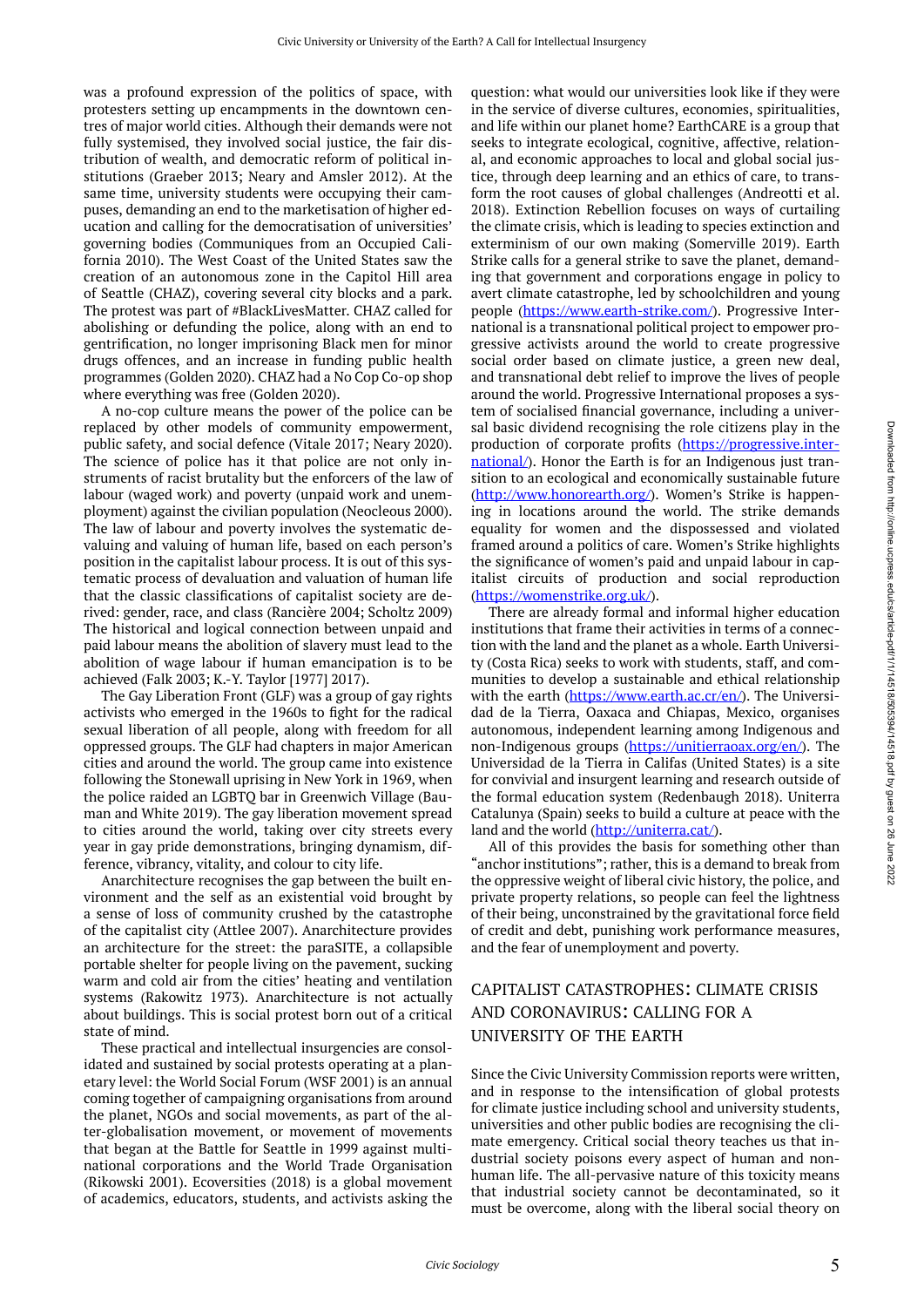which it relies to articulate its versions of civicness and social responsibility. The challenges are formidable. A sense of urgency is not enough; rather, an intellectual insurgency is required, with a crucial role to play in rebuilding a postcapitalist civilisation. This intellectual insurgency means that higher education becomes part of the radical social movement of movements, supporting the many voices of this movement with the methods and methodologies of critical natural social science. This intellectual insurgency involves recalibrating the registers at which universities and other attempts to deal with the emergency are operating. Local, national, and global concepts of place are born out of a competitive market-based model of social development (Lefebvre 1991), presaging the apocalyptic future that a new politics of place beyond place is trying to avert. The new registers should encompass the universality that the concept of the university implies: not then the parochial civic university but, rather, the university of the earth.

And now, since the end of 2019, the world has been engulfed by a global pandemic, caused by a zoonotic coronavirus contagion. Millions will contract the disease, and more than half a million people have already died as a result of the coronavirus (Johns Hopkins University 2020), with the old and the infirm, the dispossessed and the disadvantaged suffering the most. This makes the arguments expressed in the article even more pertinent.

The United Kingdom has one of the highest rates of death from the coronavirus in the world. In the absence of an effective coordinated response to the virus, UK government ministers insist that the public's responsibility to contain COVID-19 should be defined in terms of "a civic duty" (Boseley and Stewart 2020). Some universities in the United Kingdom are responding to the virus by fast-tracking virus testing kits as well as making protective clothing for frontline National Health Service and care workers, developing a vaccine, and much more. Advocates for the civic university idea are attempting to define this work in terms of the civic university project (Brabner 2020; Calvert 2020).

At the same time, and as a result of the economic damage caused by the crisis, the UK university system appeared to be on the point of collapse, requesting emergency government funding to avoid a failure of its system based on student loans to pay tuition fees and living expenses (Jarvis 2020). The student loans model in England is much more vulnerable to the economic repercussions of the coronavirus crisis than publicly funded higher education models across Europe (Holmwood 2020). This appeal for a funding package rescue made no attempt to argue for a more socialist higher education policy, despite the fact that socialisttype policies had been introduced by the right-wing governments in the United Kingdom and the United States to alleviate the economic damage caused by the pandemic (Buiter 2020). Academic staff and their unions are continuing their struggle with the government and their university employers to protect jobs and pensions as well as campaigning

against casualisation and pay inequality. This struggle with employers means challenging employer interpretations of the financial implications of the coronavirus crisis (UCU 2020). Meanwhile, university staff are working hard to provide blended learning for students: face-to-face and online teaching, where student engagement meets infection control.

A global infection does not respect national boundaries or international borders or abstract concepts of spatiality, like the local and the civic. The pandemic comes from sprawling sites of mass conurbations in China and elsewhere, encroaching into pristine jungles and forests, introducing animal and bird meats with novel viruses into the human food chain to which the human immune system has not yet been exposed (Carrington 2020)

. The result is Ebola, SARS, COVID-19, and more dangerous strains to come (Davis 2005), along with as yet unimagined political upheavals (McNeill 1998). The explosive growth of cities in newly industrialising regions and countries, as well as spoliation of the soil through intensive agricultural production, is the attempt by global capital to exploit labour, livestock, and land to overcome what is for capital always a crisis of profitability, exacerbated after the 2008 financial crisis. Focusing on the places where the pandemic emerges ignores the extent to which these specific sites of food production are funded by global capitalist conglomerates with head offices in the United States and other countries of the so-called developed world (Wallace et al. 2020). The response to the pandemic is already at the world level through the work of the World Health Organization, but the global economic competition between national states hinders its operation. Nation-states are outbidding each other to buy chemicals for COVID-19 testing and protective clothing for health workers.

The Victorian city and the municipal socialism of the nineteenth century provided for public health at a citywide level, dealing with pollution, malnutrition, contagion, and homelessness. Living with COVID-19 will require a public response involving door-to-door street-level containment (Augustin 2020), but living with COVID-19 forces us to rethink local health provision in relation to the planet as a whole. In order to deal more fundamentally and foundationally with this contagion, a new spatial register is required with a different set of imperatives: not private property and exploitation of labour and land on which the idea of the civic, local, regional, and national are based, but a reasoned and rational reappraisal of life on the planet in a way that nurtures and maintains the metabolic relationship between humanity and nature, grounded in the material substance out of which all life is derived: the earth (Moore 2015). Not as a glorification of Mother Earth, but as a study into the organic relationship between natural history and human history, what Lefebvre calls a convergence of all the sciences. It is this systematic process of study that should be the starting point for the university of the earth.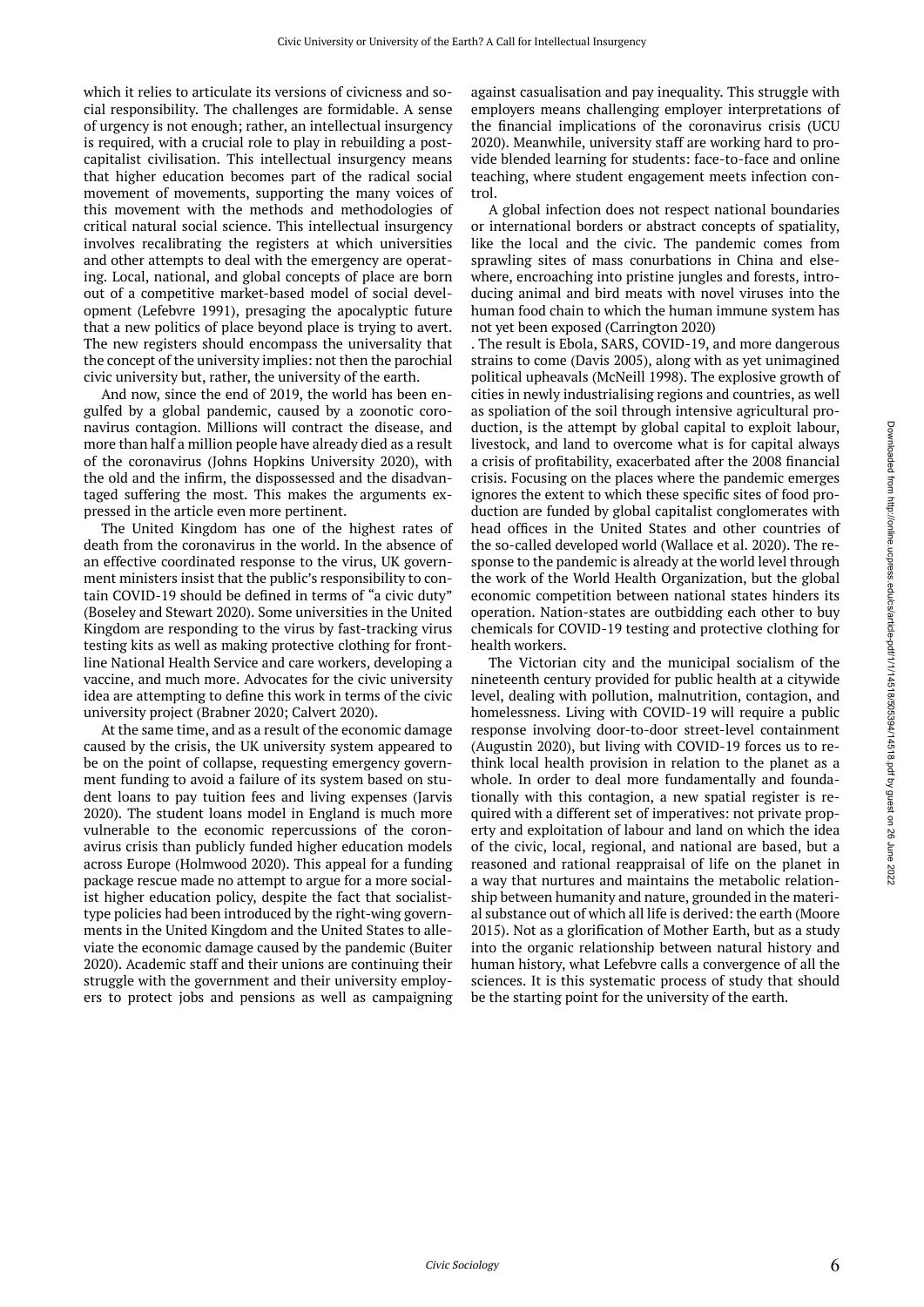## REFERENCES

After the Fall: Communiques from an Occupied California. 2010. [https://libcom.org/files/afterthefal](https://libcom.org/files/afterthefall_communiques.pdf) [l\\_communiques.pdf](https://libcom.org/files/afterthefall_communiques.pdf).

Andreotti, Vanessa, Sharron Stein, Ali Sutherland, Karen Pashby, Rene Susa, Sarah Amsler, and Gesturing Decolonial Futures Collective. 2018. "Mobilising Different Conversations about Global Justice in Education: Towards Alternative Futures in Uncertain Times." Policy and Practice: A Development Education Review Issue 26. [https://ww](https://www.developmenteducationreview.com/issue/issue-26/mobilising-different-conversations-about-global-justice-education-toward-alternative) [w.developmenteducationreview.com/issue/issue-26/](https://www.developmenteducationreview.com/issue/issue-26/mobilising-different-conversations-about-global-justice-education-toward-alternative) [mobilising-different-conversations-about-global-just](https://www.developmenteducationreview.com/issue/issue-26/mobilising-different-conversations-about-global-justice-education-toward-alternative) [ice-education-toward-alternative.](https://www.developmenteducationreview.com/issue/issue-26/mobilising-different-conversations-about-global-justice-education-toward-alternative)

Attlee, James. 2007. "Towards Anarchitecture: Gordon Matt-Clark and Le Corbusier." [https://www.tate.org.u](https://www.tate.org.uk/research/publications/tate-papers/07/towards-anarchitecture-gordon-matta-clark-and-le-corbusier) [k/research/publications/tate-papers/07/towards-anar](https://www.tate.org.uk/research/publications/tate-papers/07/towards-anarchitecture-gordon-matta-clark-and-le-corbusier) [chitecture-gordon-matta-clark-and-le-corbusier](https://www.tate.org.uk/research/publications/tate-papers/07/towards-anarchitecture-gordon-matta-clark-and-le-corbusier).

Augustin, Ed. 2020. "Cuba Sets Example with Successful Programme to Contain Coronavirus." The Guardian, 2020. [https://www.theguardian.com/world/](https://www.theguardian.com/world/2020/jun/07/cuba-coronavirus-success-contact-tracing-isolation) [2020/jun/07/cuba-coronavirus-success-contact-tracin](https://www.theguardian.com/world/2020/jun/07/cuba-coronavirus-success-contact-tracing-isolation) [g-isolation.](https://www.theguardian.com/world/2020/jun/07/cuba-coronavirus-success-contact-tracing-isolation)

Bauman, Jason, and Edmund White. 2019. The Stonewall Reader. London and New York: Penguin Books.

Bhambra, Kurminder, Dalia Gebriel, and Kerem Nisancloglu, eds. 2018. Decolonialising the University. London: Pluto Press.

Binns, David, and William Dixon. 1989. "The Prevention of Communism." Radical Chains 1. [http](https://libcom.org/history/prevention-communism-radical-chains) [s://libcom.org/history/prevention-communism-radica](https://libcom.org/history/prevention-communism-radical-chains) [l-chains](https://libcom.org/history/prevention-communism-radical-chains).

Bitter, Sabine, and Helmut Weber. 2009. Autogestion, or Henri Lefebvre in New Belgrade. Vancouver and New York: Sternberg Press.

Blackburn, Tom. 2020. "The Capacity to Imagine: Labour in Local Government. New Socialist," January 4, 2020. [https://newsocialist.org.uk/the-capacity-to-i](https://newsocialist.org.uk/the-capacity-to-imagine/) [magine/.](https://newsocialist.org.uk/the-capacity-to-imagine/)

Bochel, Hugh, Andrew Defty, and Jane Kirkpatrick. 2013. "New Mechanisms of Independent Accountability: Select Committees and Parliamentary Scrutiny of the Intelligence Services." Parliamentary Affairs 68 (2): 314–31.

Boseley, Sarah, and Heather Stewart. 2020. "It Is Public's 'Civic Duty' to Follow Test and Trace Instructions in England." The Guardian, May 27, 2020. [https://www.theguardian.com/world/2020/may/](https://www.theguardian.com/world/2020/may/27/government-unveils-covid-19-test-and-trace-strategy-for-england) [27/government-unveils-covid-19-test-and-trace-strat](https://www.theguardian.com/world/2020/may/27/government-unveils-covid-19-test-and-trace-strategy-for-england) [egy-for-england](https://www.theguardian.com/world/2020/may/27/government-unveils-covid-19-test-and-trace-strategy-for-england).

Boughton, John. 2018. Municipal Dreams: The Rise and Fall of Council Housing. London and New York: Verso.

Brabner, Richard. 2020. "Building a Truly Civic Response to the Pandemic." Wonkhe, 2020. [https://w](https://wonkhe.com/blogs/a-truly-civic-response-to-covid-19/) [onkhe.com/blogs/a-truly-civic-response-to-covid-1](https://wonkhe.com/blogs/a-truly-civic-response-to-covid-19/) [9/](https://wonkhe.com/blogs/a-truly-civic-response-to-covid-19/).

Brew, Angela. 2006. Research and Teaching: Beyond the Divide - Universities in the Twenty First Century. Switzerland: Springer.

Briggs, Asa. 1990. Victorian Cities. Manchester, Leeds, Birmingham, Middlesbrough and Melbourne. London: Penguin.

Buiter, Willem. 2020. "Pandemic Socialism." Project Syndicate, 2020. [https://www.project-syndicate.org/c](https://www.project-syndicate.org/commentary/covid19-pandemic-requires-socialism-by-willem-h-buiter-1-2020-04) [ommentary/covid19-pandemic-requires-socialism-b](https://www.project-syndicate.org/commentary/covid19-pandemic-requires-socialism-by-willem-h-buiter-1-2020-04) [y-willem-h-buiter-1-2020-04](https://www.project-syndicate.org/commentary/covid19-pandemic-requires-socialism-by-willem-h-buiter-1-2020-04).

Calvert, Richard. 2020. "It's Now or Never for Universities to Be Civic." Times Higher Education, March 29, 2020. [https://www.timeshighereducation.c](https://www.timeshighereducation.com/blog/its-now-or-never-universities-be-civic) [om/blog/its-now-or-never-universities-be-civic](https://www.timeshighereducation.com/blog/its-now-or-never-universities-be-civic).

Carrington, Damian. 2020. "'Nature Is Sending Us a Message' Says UN Environment Chief." The Guardian, March 25, 2020. [https://www.theguardian.com/world/](https://www.theguardian.com/world/2020/mar/25/coronavirus-nature-is-sending-us-a-message-says-un-environment-chief) [2020/mar/25/coronavirus-nature-is-sending-us-a-me](https://www.theguardian.com/world/2020/mar/25/coronavirus-nature-is-sending-us-a-message-says-un-environment-chief) [ssage-says-un-environment-chief](https://www.theguardian.com/world/2020/mar/25/coronavirus-nature-is-sending-us-a-message-says-un-environment-chief).

Chris, Newfield. 2018. The Great Mistake: How We Wrecked Public Universities and How We Can Fix Them. Baltimore and London: Johns Hopkins University Press.

Clarke, Simon. 1988. Keynesianism, Monetarism and the Crisis of the State. Basingstoke: Edward Elgar.

———. 2005. "The Neo-Liberal Theory of Society." In Neo-Liberalism: A Reader, edited by Alfredo Saad-Filho and Deborah Johnson, 50–59. London: Pluto Press.

Cleaver, Harry. 1989. "Close the IMF, Abolish Debt and End Development: A Class Analysis of the International Debt Crisis." Capital & Class 13 (3): 17–50. [https://doi.org/10.1177/030981688903900102.](https://doi.org/10.1177/030981688903900102)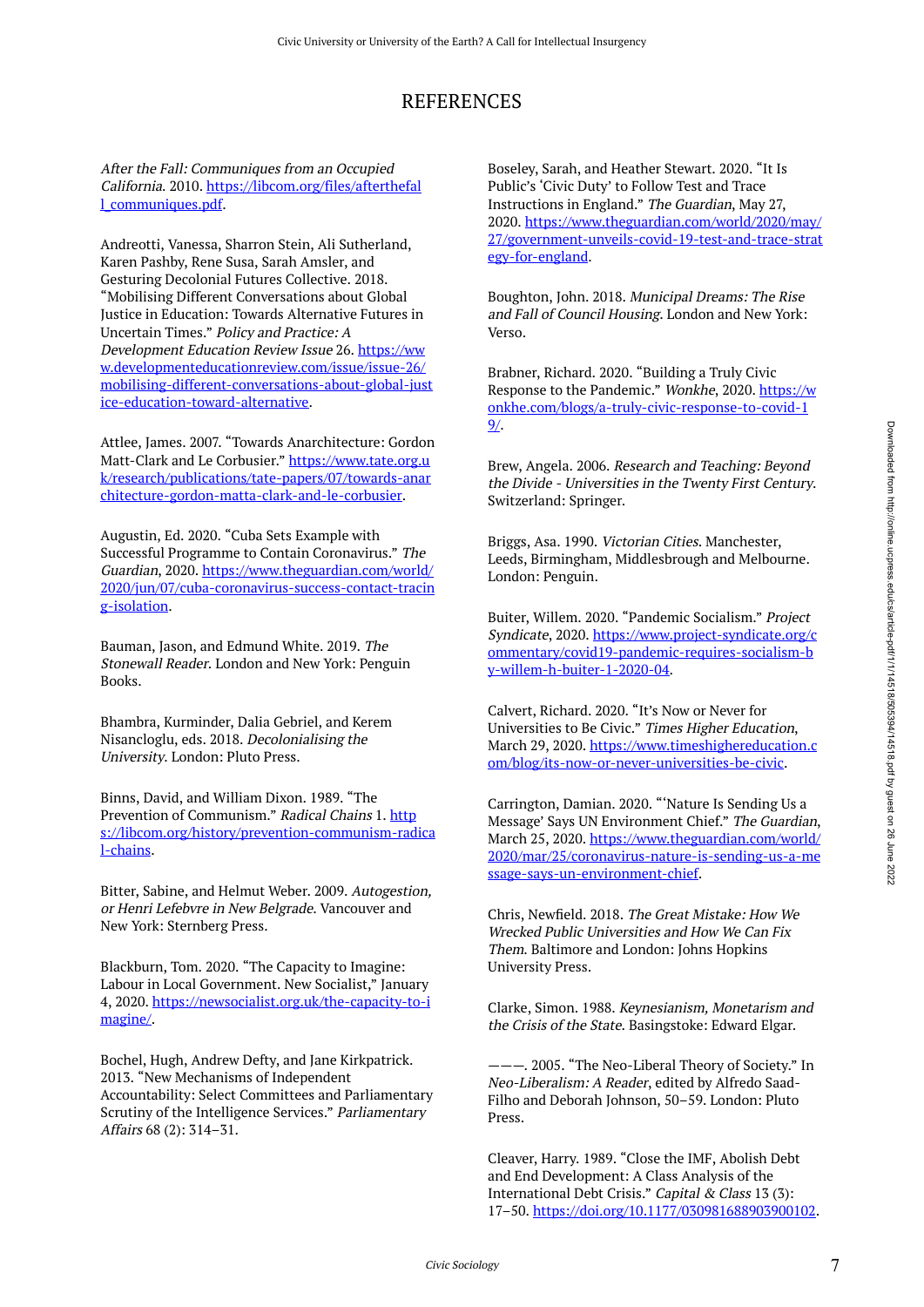Conservative Party. 2019. "Get Brexit Done: Unleash Britain's Potential." [https://assets-global.website-file](https://assets-global.website-files.com/5da42e2cae7ebd3f8bde353c/5dda924905da587992a064ba_Conservative%202019%20Manifesto.pdf) [s.com/5da42e2cae7ebd3f8bde353c/5dda924905da587](https://assets-global.website-files.com/5da42e2cae7ebd3f8bde353c/5dda924905da587992a064ba_Conservative%202019%20Manifesto.pdf) [992a064ba\\_Conservative%202019%20Manifesto.pdf](https://assets-global.website-files.com/5da42e2cae7ebd3f8bde353c/5dda924905da587992a064ba_Conservative%202019%20Manifesto.pdf).

Davis, Mike. 2005. The Monster at the Door: The Global Threat of Avian Flu. New York: The New Press.

Deem, Jon. 2015. "Volunteering, the Market and Neo-Liberalism." People, Place and Policy 19 (2): 139–48.

Ecoversities. 2018. "Learners and Communities Reclaiming Diverse Knowledges, Relationships and Imaginations to Design New Approaches to Higher Education." [https://ecoversities.org/.](https://ecoversities.org/)

Engels, Friedrich. (1845) 1987. The Condition of the Working Class in England. Oxford: Oxford University Press.

Falk, Candace, ed. 2003. Emma Goldman: A Documentary History of the American Years. Vol. I: Made for America, 1890-1901. Berkeley and Los Angeles, CA: University of California Press.

Farrington, Dennis, and David Palfreyman. 2006. The Law of Higher Education. Milton Keynes: Open University Press.

Gluckstein, Donny. 2011. The Paris Commune: A Revolution in Democracy. Chicago: Haymarket Books.

Goddard, John, and Kempton Louise. 2016. "Civic Universities: Universities in Leadership and Management of Place." [https://www.ncl.ac.uk/media/](https://www.ncl.ac.uk/media/wwwnclacuk/curds/files/university-leadership.pdf) [wwwnclacuk/curds/files/university-leadership.pdf.](https://www.ncl.ac.uk/media/wwwnclacuk/curds/files/university-leadership.pdf)

Golden, Haille. 2020. "Seattle Protesters Take Over City Blocks To Create Police Free 'Autonomous Zones'." The Guardian, June 11, 2020. [https://www.th](https://www.theguardian.com/us-news/2020/jun/11/chaz-seattle-autonomous-zone-police-protest) [eguardian.com/us-news/2020/jun/11/chaz-seattle-aut](https://www.theguardian.com/us-news/2020/jun/11/chaz-seattle-autonomous-zone-police-protest) [onomous-zone-police-protest](https://www.theguardian.com/us-news/2020/jun/11/chaz-seattle-autonomous-zone-police-protest).

Graeber, David. 2013. The Democracy Project: A History, a Crisis, as Movement. London: Penguin.

Grubacic, Andrej, and Denis O'Hearn. 2016. Living at the Edges of Capitalism: Adventures in Exile and Mutual Aid. Oakland: University of California Press. [h](https://doi.org/10.1525/9780520962484) [ttps://doi.org/10.1525/9780520962484.](https://doi.org/10.1525/9780520962484)

Hale, Thomas. 2018. "The Financing of University Accommodation." Financial Times, 2018. [https://ftalp](https://ftalphaville.ft.com/2018/02/05/1517828056000000/The-financing-of-student-accommodation/) [haville.ft.com/2018/02/05/1517828056000000/The-fi](https://ftalphaville.ft.com/2018/02/05/1517828056000000/The-financing-of-student-accommodation/) [nancing-of-student-accommodation/.](https://ftalphaville.ft.com/2018/02/05/1517828056000000/The-financing-of-student-accommodation/)

Hall, Richard. 2018. The Alienated Academic: The Struggle for Autonomy Inside the University. London and New York: Palgrave Macmillan.

Hall, Richard, and Joss Winn. 2017. Mass Intellectuality and Democratic Leadership in Higher Education. London: Bloomsbury Academic.

Halsey, Albert. 1992. Decline of Donnish Dominion: British Academic Professions in the Twentieth Century. Oxford: Clarendon Press.

Hatherley, Owen. 2010. "Student Housing: Why We Should Care About the Quill." The Guardian December, 2010. [https://www.theguardian.com/com](https://www.theguardian.com/commentisfree/2010/dec/22/quill-private-student-housing) [mentisfree/2010/dec/22/quill-private-student-housin](https://www.theguardian.com/commentisfree/2010/dec/22/quill-private-student-housing) [g](https://www.theguardian.com/commentisfree/2010/dec/22/quill-private-student-housing).

Hodkinson, Stuart. 2019. Safe as Houses: Private Greed, Political Negligence and Housing Policy After Grenfell. Manchester: Manchester University Press. [ht](https://doi.org/10.7228/manchester/9781526141866.001.0001) [tps://doi.org/10.7228/manchester/9781526141866.00](https://doi.org/10.7228/manchester/9781526141866.001.0001) [1.0001.](https://doi.org/10.7228/manchester/9781526141866.001.0001)

Holmes, Rachel. 2014. Eleanor Marx: A Life. London and New York: Bloomsbury.

Holmwood, John. 2020. "UK Universities and Covid-19 - Time for Cooperation, Not Competition." Discovery Society, 2020. [https://discoversociety.org/2](https://discoversociety.org/2020/03/24/uk-universities-and-covid-19-time-for-cooperation-not-competition/) [020/03/24/uk-universities-and-covid-19-time-for-coo](https://discoversociety.org/2020/03/24/uk-universities-and-covid-19-time-for-cooperation-not-competition/) [peration-not-competition/](https://discoversociety.org/2020/03/24/uk-universities-and-covid-19-time-for-cooperation-not-competition/).

Hunt. 2005. Building Jerusalem: The Rise and Fall of the Victorian City. London: Weidenfeld and Nicolson.

Jarvis, Alistair. 2020. "Universities Facing a Financial Storm: That Is Why We Need Help." The Guardian, 2020. [https://www.theguardian.com/education/2020/](https://www.theguardian.com/education/2020/apr/10/universities-face-a-financial-storm-thats-why-we-need-government-help) [apr/10/universities-face-a-financial-storm-thats-wh](https://www.theguardian.com/education/2020/apr/10/universities-face-a-financial-storm-thats-why-we-need-government-help) [y-we-need-government-help](https://www.theguardian.com/education/2020/apr/10/universities-face-a-financial-storm-thats-why-we-need-government-help).

Johns Hopkins University. 2020. "Johns Hopkins University Coronavirus Resource Center COVID-19 Map." [https://coronavirus.jhu.edu/map.html.](https://coronavirus.jhu.edu/map.html)

Jones, David. 1988. The Origins of Civic Universities: Manchester, Leeds and Liverpool. London: Routledge.

Kay, Geoff, and James Mott. 1982. Political Order and the Law of Labour. London: Macmillan.

Kwarteng, Kwasi, Priti Patel, Dominic Raab, Chris Skidmore, and Elizabeth Truss. 2012. Britannia Unchained: Global Lessons for Growth and Prosperity. Basingstoke and New York: Palgrave Macmillan.

Lee, Robert, and Tristan Ahtone. 2020. "Land-Grab Universities: Expropriated Indigenous Lands Is the Foundation of the Land-Grant University System." High Country News, 2020. [https://www.hcn.org/issue](https://www.hcn.org/issues/52.4/indigenous-affairs-education-land-grab-universities) [s/52.4/indigenous-affairs-education-land-grab-unive](https://www.hcn.org/issues/52.4/indigenous-affairs-education-land-grab-universities) [rsities.](https://www.hcn.org/issues/52.4/indigenous-affairs-education-land-grab-universities)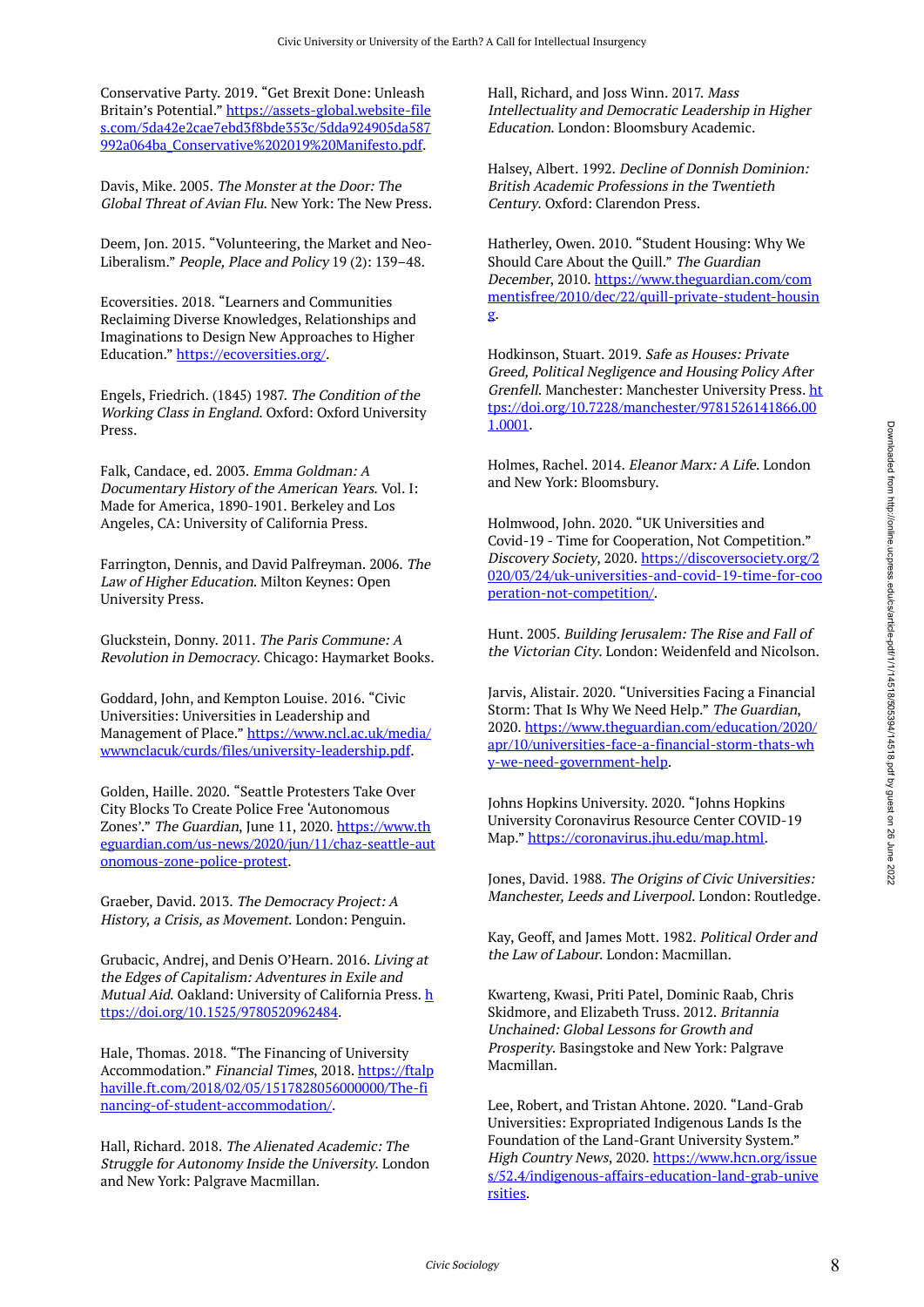Lefebvre, Henri. 1991. The Production of Space. London: Wiley-Blackwell.

———. 1996. The Right to the City. Writing on Cities. Oxford: Blackwell.

———. 2003. The Urban Revolution. Minnesota: University of Minnesota Press.

———. 2013. Rhythmanalysis: Space, Time and Everyday Life. London and New York: Bloomsbury Academic.

London Edinburgh Weekend Return Group (LEWRG). 1987. In and Against the State. London: Pluto Press.

Lybeck, Eric R. 2018. "The Coming Crisis of Academic Authority." In From Financial Crisis to Social Change, edited by Torsten Geelan, Marcos Gonzalez Hernando, and Peter William Walsh, 53–66. London and New York: Springer International Publishing. [htt](https://doi.org/10.1007/978-3-319-70600-9_4) [ps://doi.org/10.1007/978-3-319-70600-9\\_4.](https://doi.org/10.1007/978-3-319-70600-9_4)

Marx, Karl. 1990. Capital, Volume 1: A Critique of Political Economy. London: Penguin Classics.

Massey, Doreen. 2007. For Space. Cambridge: Polity.

McLean, Monica. 2006. Pedagogy and the University: Critical Theory and Practice. London and New York: Bloomsbury.

McNeill, William. 1998. Plagues and People. New York: Anchor Books.

Meyerhoff, Eli. 2019. Beyond Education: Radical Studying for Another World. Minneapolis and London: University of Minnesota Press. [https://doi.or](https://doi.org/10.5749/j.ctvpb3vm2) [g/10.5749/j.ctvpb3vm2](https://doi.org/10.5749/j.ctvpb3vm2).

Moore, Jason. 2015. Web of Life: Ecology and the Accumulation of Capital. London and New York: Verso.

Morrish, Liz, and Helen Sauntson. 2019. Academic Irregularities: Language and Neo-Liberalism in Higher Education. London and New York: Routledge. <https://doi.org/10.4324/9781315561592>.

Nash, Margaret A. 2019. "Entangled Pasts: Land-Grant Colleges and American Indian Dispossession." History of Education Quarterly 59 (4): 437-67. [http](https://doi.org/10.1017/heq.2019.31) [s://doi.org/10.1017/heq.2019.31](https://doi.org/10.1017/heq.2019.31).

Neary, Mike. 2005. "Renewing Critical Pedagogy - Popular Education as a Site of Struggle." Asia Monitor Resource Centre. [https://amrc.org.hk/content/renewi](https://amrc.org.hk/content/renewing-critical-pedagogy-popular-education-site-struggle) [ng-critical-pedagogy-popular-education-site-struggl](https://amrc.org.hk/content/renewing-critical-pedagogy-popular-education-site-struggle) [e](https://amrc.org.hk/content/renewing-critical-pedagogy-popular-education-site-struggle).

———. 2014. "The University and the City: Social Science Centre, Lincoln - Forming the Urban Revolution." In The Physical University: Contours of Space and Place in Higher Education, edited by Paul Temple, 203–16. London and New York: Routledge.

 $-$ . 2020. Student as Producer: How Do Revolutionary Teachers Teach? Winchester and Washington: Zero Books.

Neary, Mike, and Sarah Amsler. 2012. "Occupy: A New Pedagogy of Space and Time." Journal for Critical Education Policy Studies 10 (2): 10–12. [http](https://cpb-eu-w2.wpmucdn.com/blogs.lincoln.ac.uk/dist/e/185/files/2014/03/10-2-03.pdf) [s://cpb-eu-w2.wpmucdn.com/blogs.lincoln.ac.uk/dis](https://cpb-eu-w2.wpmucdn.com/blogs.lincoln.ac.uk/dist/e/185/files/2014/03/10-2-03.pdf) [t/e/185/files/2014/03/10-2-03.pdf](https://cpb-eu-w2.wpmucdn.com/blogs.lincoln.ac.uk/dist/e/185/files/2014/03/10-2-03.pdf).

Neary, Mike, and Joss Winn. 2017. "Beyond Public and Private: A Framework for Co-Operative Higher Education." Open Library of the Humanities, July. [htt](https://olh.openlibhums.org/articles/10.16995/olh.195/) [ps://olh.openlibhums.org/articles/10.16995/olh.195/.](https://olh.openlibhums.org/articles/10.16995/olh.195/)

Neocleous, Mark. 2000. The Fabrication of Social Order - a Critical Theory of Police and Power. London: Pluto Press.

Perelman, Michael. 2000. The Invention of Capitalism: Classical Political Economy and the Secret History of Primitive Accumulation. North Carolina: Duke University Press. [https://doi.org/10.12](https://doi.org/10.1215/9780822380696) [15/9780822380696](https://doi.org/10.1215/9780822380696).

Pitts, Harry, and Ana Dinerstein. 2016. "Corbynism's Conveyor Belt of Ideas: Postcapitalism and the Politics of Social Reproduction." Capital and Class 41 (3): 423–34.

Purcell, Mark. 2006. "Urban Democracy and the Local Trap." Urban Studies 43 (11): 1921–41. [https://doi.or](https://doi.org/10.1080/00420980600897826) [g/10.1080/00420980600897826](https://doi.org/10.1080/00420980600897826).

Rakowitz, Michael. 1973. ParaSITE Homeless Shelter. New York. Museum of Modern Art. [https://www.mom](https://www.moma.org/learn/moma_learning/michael-rakowitz-parasite-homeless-shelter-1997/) [a.org/learn/moma\\_learning/michael-rakowitz-parasit](https://www.moma.org/learn/moma_learning/michael-rakowitz-parasite-homeless-shelter-1997/) [e-homeless-shelter-1997/.](https://www.moma.org/learn/moma_learning/michael-rakowitz-parasite-homeless-shelter-1997/)

Rancière, Jacques. 2004. Disagreement: Politics and Philosophy. Minnesota: University of Minnesota Press.

Redenbaugh, James. 2018. "Insurgent Learning and Convivial Research: Universidad de La Tierra." [http](https://ecoversities.org/insurgent-learning-and-convivial-research-universidad-de-la-tierra-califas/) [s://ecoversities.org/insurgent-learning-and-convivia](https://ecoversities.org/insurgent-learning-and-convivial-research-universidad-de-la-tierra-califas/) [l-research-universidad-de-la-tierra-califas/](https://ecoversities.org/insurgent-learning-and-convivial-research-universidad-de-la-tierra-califas/).

Riding, Jacqueline. 2018. Peterloo: The Story of the Manchester Massacre. London: Head of Zeus.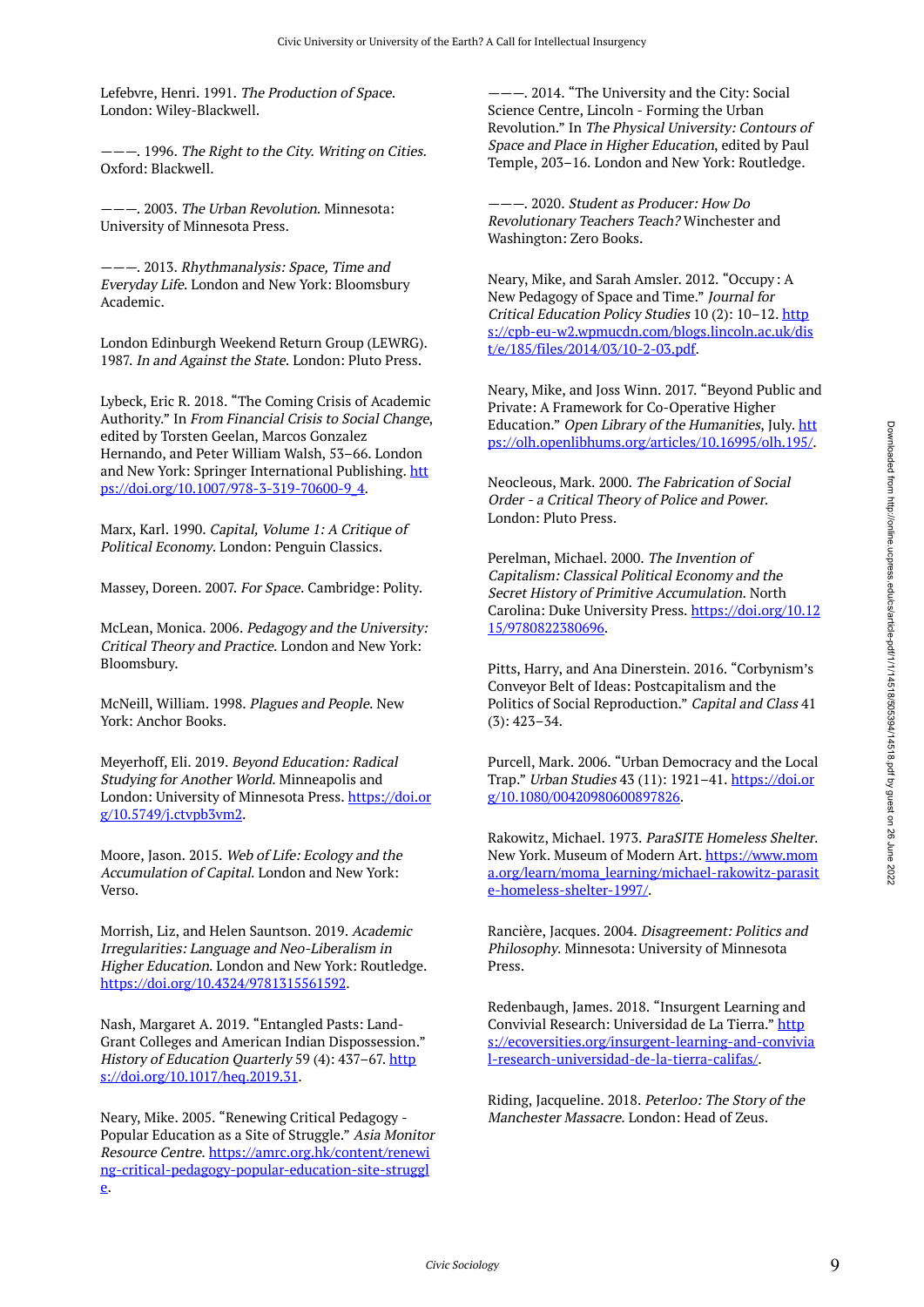Ridley, David. 2019. "Towards a Post Neo-Liberal University - Co-Inquiry, Democracy and Public Ownership: Anchoring Our Universities Back in the Community." In A New Vision for Further and Higher Education: Essay Collection, 18–25. Centre for Labour and Social Studies, Cambridge University. [http://class](http://classonline.org.uk/docs/A_New_Vision_For_Further_and_Higher_Education_220519_1647_forwebv1.pdf) [online.org.uk/docs/A\\_New\\_Vision\\_For\\_Further\\_and\\_H](http://classonline.org.uk/docs/A_New_Vision_For_Further_and_Higher_Education_220519_1647_forwebv1.pdf) [igher\\_Education\\_220519\\_1647\\_forwebv1.pdf](http://classonline.org.uk/docs/A_New_Vision_For_Further_and_Higher_Education_220519_1647_forwebv1.pdf).

Rikowski, Glenn. 2001. The Battle of Seattle: Its Significance for Education. London: Tufnell Press.

Roggero, Gigi. 2011. The Production of Living Knowledge: The Crisis of the University and the Transformation of Labour in Europe and North America. Philadelphia: Temple University Press.

Rose, Jonathan. 2001. The Intellectual Life of the British Working Classes. New Haven: Yale University Press.

Ryan, Michael. 1986. Marxism and Deconstruction: A Critical Articulation. Baltimore and London: Johns Hopkins University Press.

Scholtz, Roswitha. 2009. "Patriarchy and Commodity Society: Gender Without the Body." Mediations - Journal of the Marxist Literary Group. [http://www.me](http://www.mediationsjournal.org/articles/patriarchy-and-commodity-society) [diationsjournal.org/articles/patriarchy-and-commodi](http://www.mediationsjournal.org/articles/patriarchy-and-commodity-society) [ty-society.](http://www.mediationsjournal.org/articles/patriarchy-and-commodity-society)

Scott, Peter. 1984. The Crisis of the University. London and New York: Routledge.

———. 2014. "The Reform of English Higher Education: Universities in Global, National and Regional Contexts." Cambridge Journal of Regions, Economy and Society 7 (2): 217–31. [https://doi.org/1](https://doi.org/10.1093/cjres/rst021) [0.1093/cjres/rst021](https://doi.org/10.1093/cjres/rst021).

Seymour, Richard. 2012. The Liberal Defence of Murder. London and New York: Verso.

Shattock, Michael. 2012. Making Policy in British Higher Education 1945-2011. Maidenhead and New York: Open University Press.

Slaughter, Sheila, and Larry Leslie. 1999. Academic Capitalism: Politics, Policies and the Entrepreneurial University. Baltimore: Johns Hopkins University Press.

Somerville, Peter. 2019. "Climate Justice and Extinction Rebellion." presented at the School of Social and Political Sciences Seminar Series, April 10.

Stanek, Lukasz. 2011. Henri Lefebvre on Space: Architecture, Urban Research and the Production of Theory. Minnesota: University of Minnesota Press. [ht](https://doi.org/10.5749/minnesota/9780816666164.001.0001) [tps://doi.org/10.5749/minnesota/9780816666164.00](https://doi.org/10.5749/minnesota/9780816666164.001.0001) [1.0001](https://doi.org/10.5749/minnesota/9780816666164.001.0001).

Stiglitz, Joseph. 2019. "Neoliberalism Must Be Pronounced Dead and Buried. Where Next?" The Guardian, 2019. [https://www.theguardian.com/busine](https://www.theguardian.com/business/2019/may/30/neoliberalism-must-be-pronouced-dead-and-buried-where-next,) [ss/2019/may/30/neoliberalism-must-be-pronouced-d](https://www.theguardian.com/business/2019/may/30/neoliberalism-must-be-pronouced-dead-and-buried-where-next,) [ead-and-buried-where-next,](https://www.theguardian.com/business/2019/may/30/neoliberalism-must-be-pronouced-dead-and-buried-where-next,).

Stoetzler, Marcel. 2017. "It Only Needs All - Re-Reading Dialectic of Enlightenment at 70." [https://ww](https://www.opendemocracy.net/en/can-europe-make-it/it-only-needs-all-re-reading-dialectic-of-enlightenment-at-70/) [w.opendemocracy.net/en/can-europe-make-it/it-onl](https://www.opendemocracy.net/en/can-europe-make-it/it-only-needs-all-re-reading-dialectic-of-enlightenment-at-70/) [y-needs-all-re-reading-dialectic-of-enlightenment-a](https://www.opendemocracy.net/en/can-europe-make-it/it-only-needs-all-re-reading-dialectic-of-enlightenment-at-70/) [t-70/.](https://www.opendemocracy.net/en/can-europe-make-it/it-only-needs-all-re-reading-dialectic-of-enlightenment-at-70/)

Taylor, Keeanga-Yamahtta, ed. (1977) 2017. "Combahee River Collective Statement." In How We Get Free: Black Feminism and the Combahee River Collective. Chicago: Haymarket Books.

Taylor, Michael. 2020. "Britain's Role in Slavery Was Not to End It, but to Thwart Abolition at Every Turn." The Guardian, 2020. [https://www.theguardian.com/co](https://www.theguardian.com/commentisfree/2020/jun/20/gladstone-wellington-peel-britain-pro-slavery-british-history-abolition) [mmentisfree/2020/jun/20/gladstone-wellington-peel](https://www.theguardian.com/commentisfree/2020/jun/20/gladstone-wellington-peel-britain-pro-slavery-british-history-abolition)[britain-pro-slavery-british-history-abolition.](https://www.theguardian.com/commentisfree/2020/jun/20/gladstone-wellington-peel-britain-pro-slavery-british-history-abolition)

Thompson, Edward. (1963) 2013. The Making of the English Working Class. London: Penguin Modern Classics.

University College Union (UCU). 2020. "Protecting Jobs in Higher Education from the Impact of Covid-19." [https://www.ucu.org.uk/media/10898/Prot](https://www.ucu.org.uk/media/10898/Protecting-jobs-in-HE-from-the-impact-of-Covid-19/pdf/ucu_covid19_he_protectingjobs.pdf) [ecting-jobs-in-HE-from-the-impact-of-Covid-19/pdf/](https://www.ucu.org.uk/media/10898/Protecting-jobs-in-HE-from-the-impact-of-Covid-19/pdf/ucu_covid19_he_protectingjobs.pdf) ucu covid19 he protectingjobs.pdf.

UPP. 2020. "Consolidated Accounts, UPP REIT Holdings Limited Consolidated Financial Statements." [https://www.upp-ltd.com/wp-content/u](https://www.upp-ltd.com/wp-content/uploads/2020/02/2339-UPP-REIT-Report-2020-Financial-Statements.pdf) [ploads/2020/02/2339-UPP-REIT-Report-2020-Financi](https://www.upp-ltd.com/wp-content/uploads/2020/02/2339-UPP-REIT-Report-2020-Financial-Statements.pdf) [al-Statements.pdf.](https://www.upp-ltd.com/wp-content/uploads/2020/02/2339-UPP-REIT-Report-2020-Financial-Statements.pdf)

UPP Foundation. 2018. "Civic University Commission Progress Report." [https://upp-foundation.org/wp-con](https://upp-foundation.org/wp-content/uploads/2018/10/UPP-Foundation-Civic-University-Commission-Progress-Report.pdf) [tent/uploads/2018/10/UPP-Foundation-Civic-Univers](https://upp-foundation.org/wp-content/uploads/2018/10/UPP-Foundation-Civic-University-Commission-Progress-Report.pdf) [ity-Commission-Progress-Report.pdf](https://upp-foundation.org/wp-content/uploads/2018/10/UPP-Foundation-Civic-University-Commission-Progress-Report.pdf).

———. 2019. "Truly Civic: Strengthening the Connection Between Universities and Their Places. Final Report of the Civic Universities Commission." [ht](https://upp-foundation.org/wp-content/uploads/2019/02/Civic-University-Commission-Final-Report.pdf) [tps://upp-foundation.org/wp-content/uploads/2019/0](https://upp-foundation.org/wp-content/uploads/2019/02/Civic-University-Commission-Final-Report.pdf) [2/Civic-University-Commission-Final-Report.pdf](https://upp-foundation.org/wp-content/uploads/2019/02/Civic-University-Commission-Final-Report.pdf).

Vallance, Paul. 2016. "The Historical Roots and Development of the Civic University." In The Civic University: He Policy and Leadership Challenges, edited by John Goddard, Ellen Hazelkorn, Louise Kempton, and Paul Vallence, 16–33. Cheltenham, UK: Edward Elgar. [https://doi.org/10.4337/978178471772](https://doi.org/10.4337/9781784717728.00009) [8.00009.](https://doi.org/10.4337/9781784717728.00009)

Vitale, Alex. 2017. The End of Policing. London and New York: Verso.